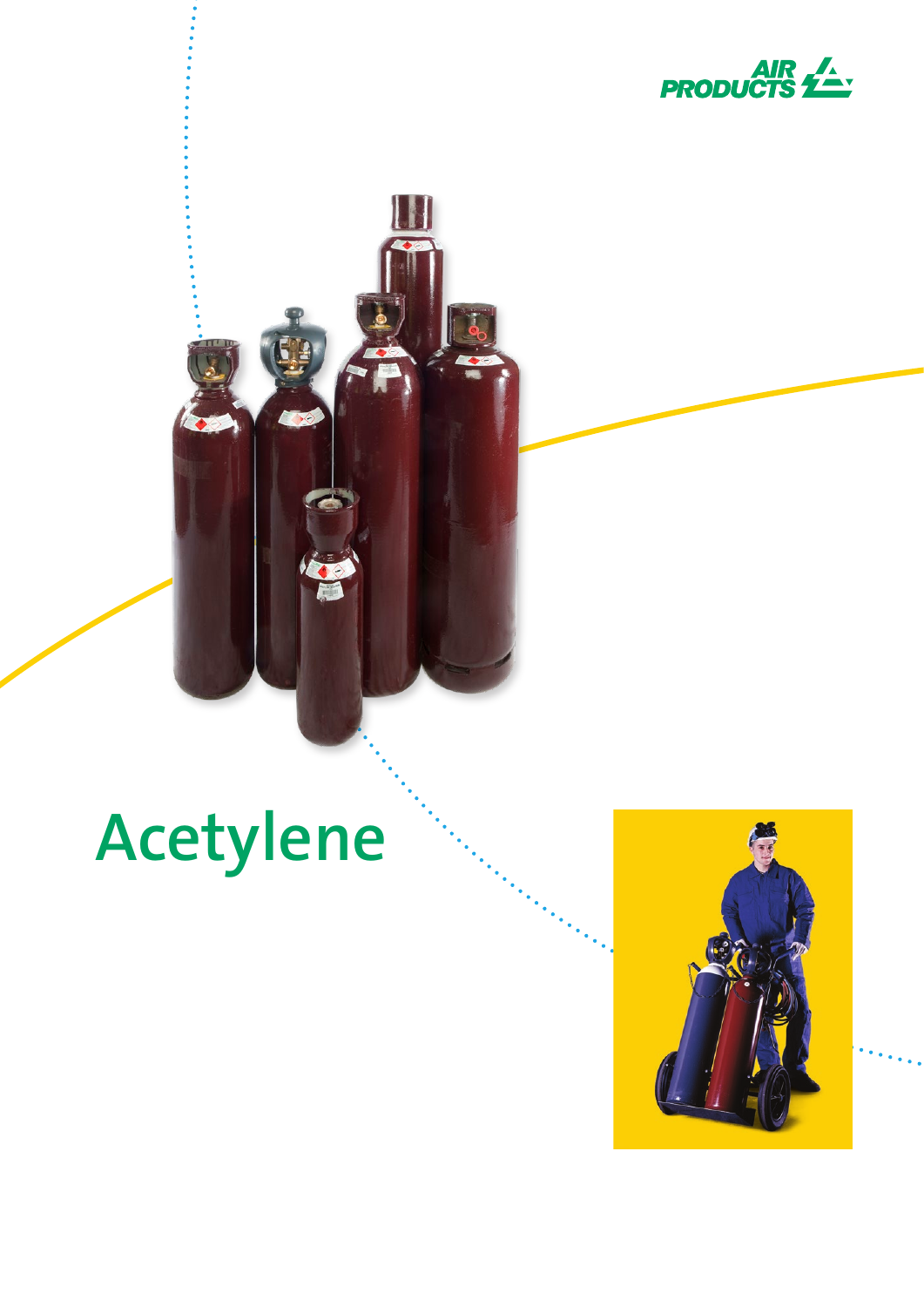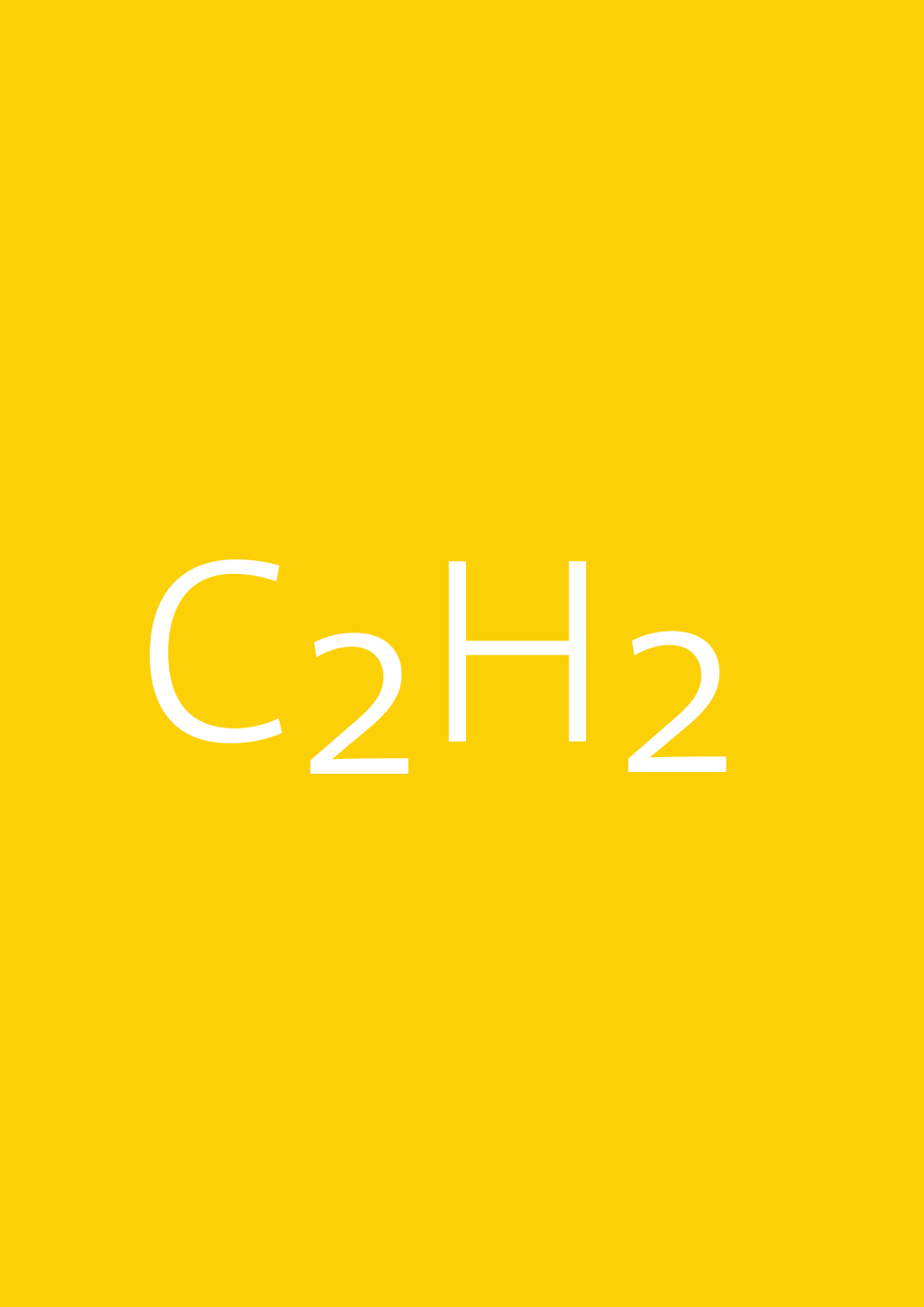# **How can I tell how much acetylene is in my Air Products cylinder?**

Due to its hazardous nature, acetylene cannot be compressed **x** into cylinders like other gases such as oxygen. Inside an acetylene cylinder there is a porous "mass" which is highly absorbent and filled with a solvent (acetone or dimethylformamide (DMF)). Acetylene gas is then dissolved into this solvent.

The amount of solvent in each cylinder is checked prior to filling and corrected to ensure it matches the tare weight stamped on the cylinder. The tare weight is equal to the weight of the empty cylinder plus the valve, guard\*, mass and the solvent. We identify this tare weight as 'Tare' on our cylinders (see photo below).

The only way you can see for yourself how much acetylene is inside your cylinder is to weigh it and subtract the tare weight from the gross weight of the cylinder, this then gives the nett weight of the acetylene.

## **Can I use a regulator to view acetylene content in a cylinder?**

No. It is not possible<sup>1</sup> to use a cylinder regulator to view how much acetylene gas is in a cylinder. The pressure present in an acetylene cylinder is generated by the acetylene gas which has been released from the solvent. This pressure is dependent on the temperature of the cylinder and not the amount of acetylene in the cylinder.

*\*DE: does not include the removable dome cap.*



### **What should I expect to see on the inlet gauge of my acetylene regulator?**

When connected to a correctly filled acetylene cylinder, the inlet pressure gauge should indicate a pressure as shown in the table below:

| Temperature <sup>o</sup> C | Pressure Bar(g) – acetone solvent | Pressure Bar(g) – DMF solvent |
|----------------------------|-----------------------------------|-------------------------------|
| $+40$                      | 21                                | To follow                     |
| $+30$                      | 19                                | To follow                     |
| $+20$                      | 15                                | To follow                     |
| $+10$                      | 10.5                              | To follow                     |
| $\Omega$                   | 10                                | To follow                     |
| $-10$                      | 8                                 | To follow                     |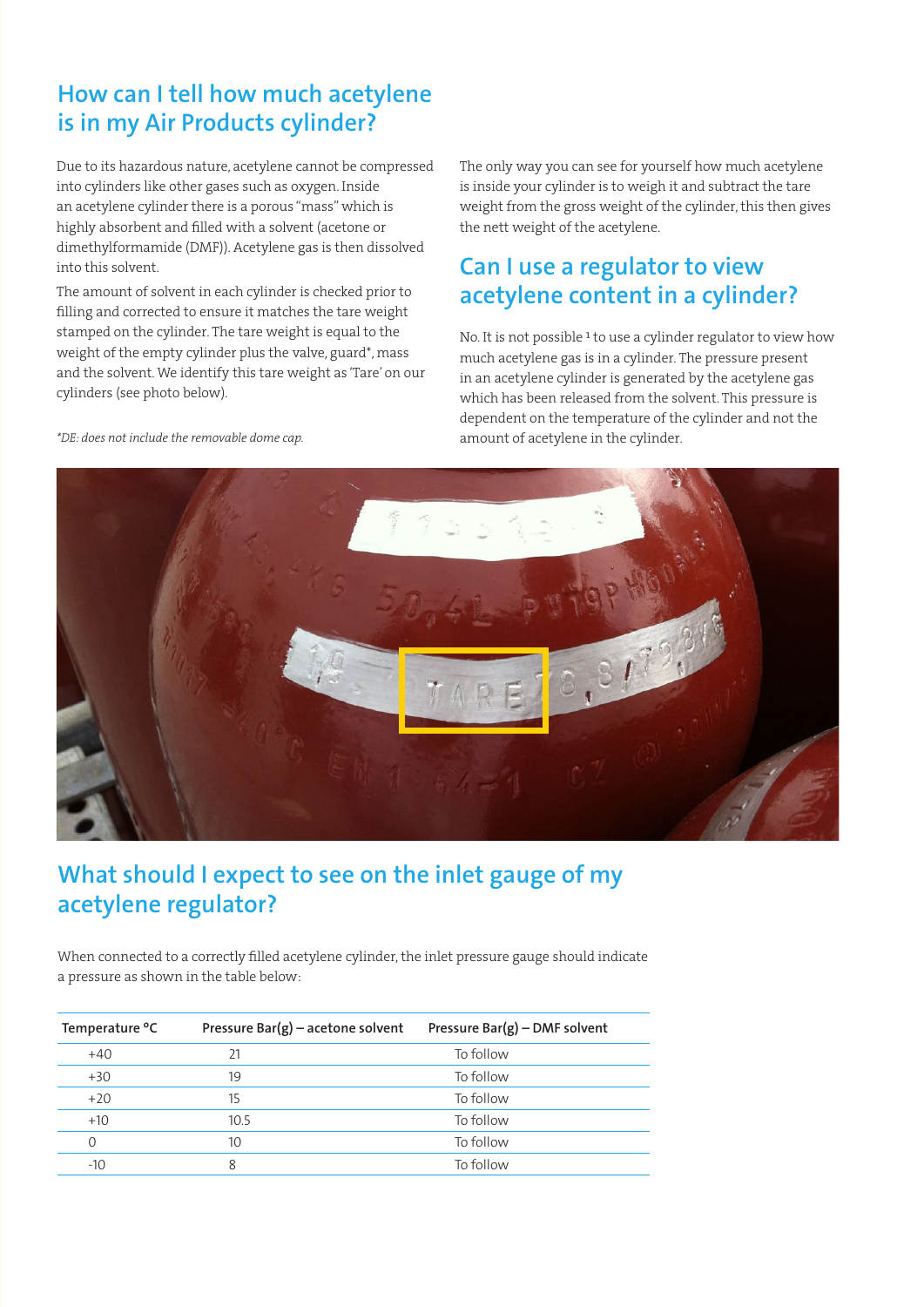# **The Air Products acetylene Integra® cylinder**

**hdhdhj** The Air Products acetylene Integra® cylinder incorporates a special built-in cylinder pressure gauge that recognises the impact of ambient temperature relative to pressure. The scale on the gauge displays a range of pressures which should be achieved when the cylinder is full under normal ambient conditions. The gauge shows a 'sun' icon to indicate the pressure generated by a full cylinder on a warm day (To follow) and a 'snow flake' icon for the pressure on a cold day (To follow).



# **How do I inform myself of how much acetylene is in my Air Products cylinder?**

**x** All cylinders and packs are identified with a product number. This linked to a volume amount, stated in Kg, which is shown on your user information, such as the order screen when using MyAirProdcts or on your invoice. See example below for the X50S acetylene cylinder using order code PR14240:



#### **Invoice**



#### **MyAirProducts customer ordering/information portal**



MyAirProducts gives you everything you need to manage your gas online secure, online access, 24 hours a day, 365 days a year from any device.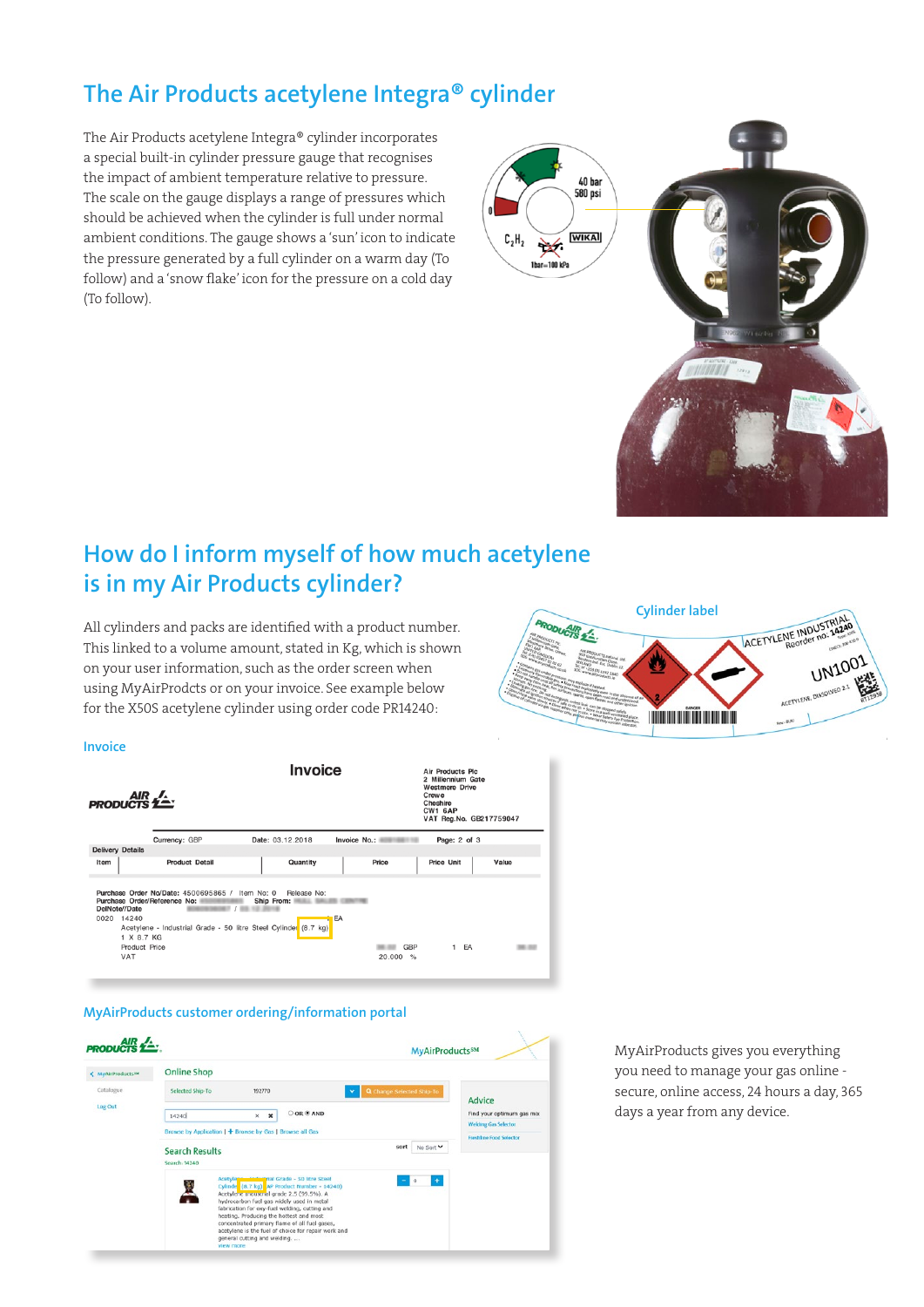# **How do we get right?**

.<br>Air Products operates a quality management system which is accredited part of our ISO9001 accreditation. This process of control ensures all cylinders are filled accurately by weight. Our processes ensure the weigh scales used to fill acetylene cylinders are calibrated, ensuring the correct amount of acetylene gas added to each cylinder.

# **Solvents used in acetylene cylinders What is the difference between acetone and DMF?**

Acetone is the most commonly used solvent, is the best choice for most applications and is available in individual cylinders and cylinder packs. DMF is selected when high purity acetylene, free from solvent contamination, is needed at high withdrawal rates. DMF is only used in cylinder packs.

# **Practical use of acetylene What is the maximum withdrawal rate from an acetylene cylinder?**

Use the correct flow rate for the acetylene application. To minimize the withdrawal of liquid solvent, acetylene should be withdrawn from the cylinder at a rate not to exceed 1/10 (one-tenth) of the capacity of the cylinder per hour during intermittent use. For full withdrawal of the contents of the cylinder on a continuous basis, the flow rate should be no

more than 1/15 (one-fifteenth) of the capacity of the cylinder per hour. Too high a flow rate causes solvent carry-over, flame disturbance and reduces the effectiveness of flashback prevention devices. Alternately, flashback may occur when the acetylene flow rate is lower than equipment needs.

| Product code  | Cylinder /pack<br>size | Weight of gas<br>(kg) | Valve           | Solvent    | Gaseous litres<br>of gas [2] | Maximum<br>withdrawal<br>- continuous<br>(lpm) | Maximum<br>withdrawal-<br>intermittent<br>(lpm) |
|---------------|------------------------|-----------------------|-----------------|------------|------------------------------|------------------------------------------------|-------------------------------------------------|
| 14228         | <b>X10S</b>            | 1.75                  | BS4             | Acetone    | 1591                         | 1.7                                            | 2.6                                             |
| 465456        | X10SH                  | 1.75                  |                 | Acetone    | 1591                         | 1.7                                            | 2.6                                             |
| 14232         | X30S                   | 6                     | BS4             | Acetone    | 5455                         | 6.0                                            | 9.0                                             |
| 123805        | X30s                   | 6                     | Integra® outlet | Acetone    | 5455                         | 6.0                                            | 9.0                                             |
| 14240         | <b>X50S</b>            | 8.7                   | BS4             | Acetone    | 7909                         | 8.7                                            | 13.1                                            |
| 14243         | X51S                   | 10                    | BS4             | Acetone    | 9091                         | 10.1                                           | 15.1                                            |
| 14244         | <b>X58S</b>            | 9.4                   | BS4             | Acetone    | 8545                         | 9.4                                            | 14.2                                            |
| 140325        | 12X51S                 | 102                   | BS4             | <b>DMF</b> | 92727                        | To follow                                      | To follow                                       |
| Premier grade |                        |                       |                 |            |                              |                                                |                                                 |
| 27311         | X30S                   | 6                     | BS4             | Acetone    | 5455                         | 6.0                                            | 9.0                                             |
| 185697        | X51S                   | 9.4                   | BS4             | Acetone    | 8545                         | 9.4                                            | 14.2                                            |
| 181859        | 12X51S                 | 102                   | BS4             | <b>DMF</b> | 92727                        | To follow                                      | To follow                                       |

#### **Industrial grade**

#### **Valve information**

• BS4: 5/8" BSP left hand thread for use with separate dedicated regulator and flash back arrestor.

• Integra® outlet: Quick connection outlet with integrated flash back arrestor connection.

*NB: As can be seen, the size of the cylinder/pack does not directly corelate to the cylinder contents, therefore, the contents in Kg – is the primary point of reference.*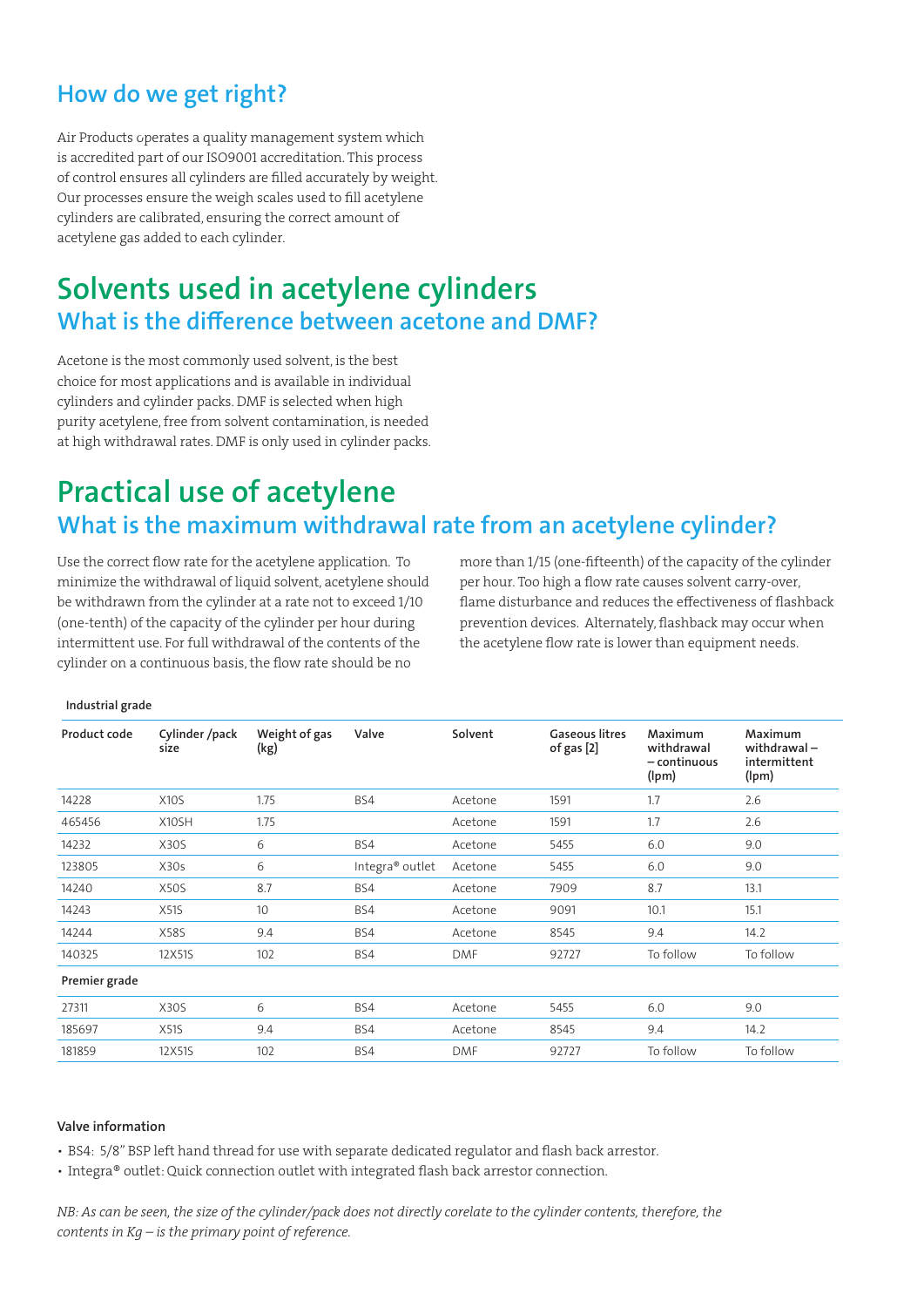# **Typical operating conditions What are the performance characteristics when using different nozzles with acetylene?**

When using nozzles for cutting, welding and brazing, nozzle manufacturers guidance is the initial reference, however, as a guide, the following details the parameters for equal pressure nozzle-mix torches:

#### **Cutting**

| Nozzle size<br>Inches | <b>Plate thickness</b><br>mm | Acetylene pressure<br>bar | Oxygen pressure<br>bar |
|-----------------------|------------------------------|---------------------------|------------------------|
| 1/32                  | $3.0 - 6.0$                  | 0.15                      | $1.5 - 2.0$            |
| 3/64                  | $6.0 - 20.0$                 | 0.15                      | $2.0 - 3.0$            |
| 1/16                  | $20.0 - 75.0$                | $0.15 - 0.2$              | $3.0 - 4.0$            |

#### **Welding and brazing**

| Nozzle size<br>$N^{\circ}$ | Plate thickness<br>mm | Acetylene pressure<br>bar | Oxygen pressure<br>bar |
|----------------------------|-----------------------|---------------------------|------------------------|
|                            | 0.9                   | 0.15                      | 0.15                   |
| $\overline{2}$             | 1.2                   | 0.15                      | 0.15                   |
| 3                          | 2.0                   | 0.15                      | 0.15                   |
| 5                          | 2.6                   | 0.15                      | 0.15                   |
| $\overline{7}$             | 3.2                   | 0.15                      | 0.15                   |
| 10                         | 4.0                   | 0.2                       | 0.2                    |
| 13                         | 5.0                   | 0.3                       | 0.3                    |
| 18                         | 6.5                   | 0.3                       | 0.3                    |
| 25                         | 8.0                   | 0.4                       | 0.4                    |
| 35                         | 10.0                  | 0.6                       | 0.6                    |

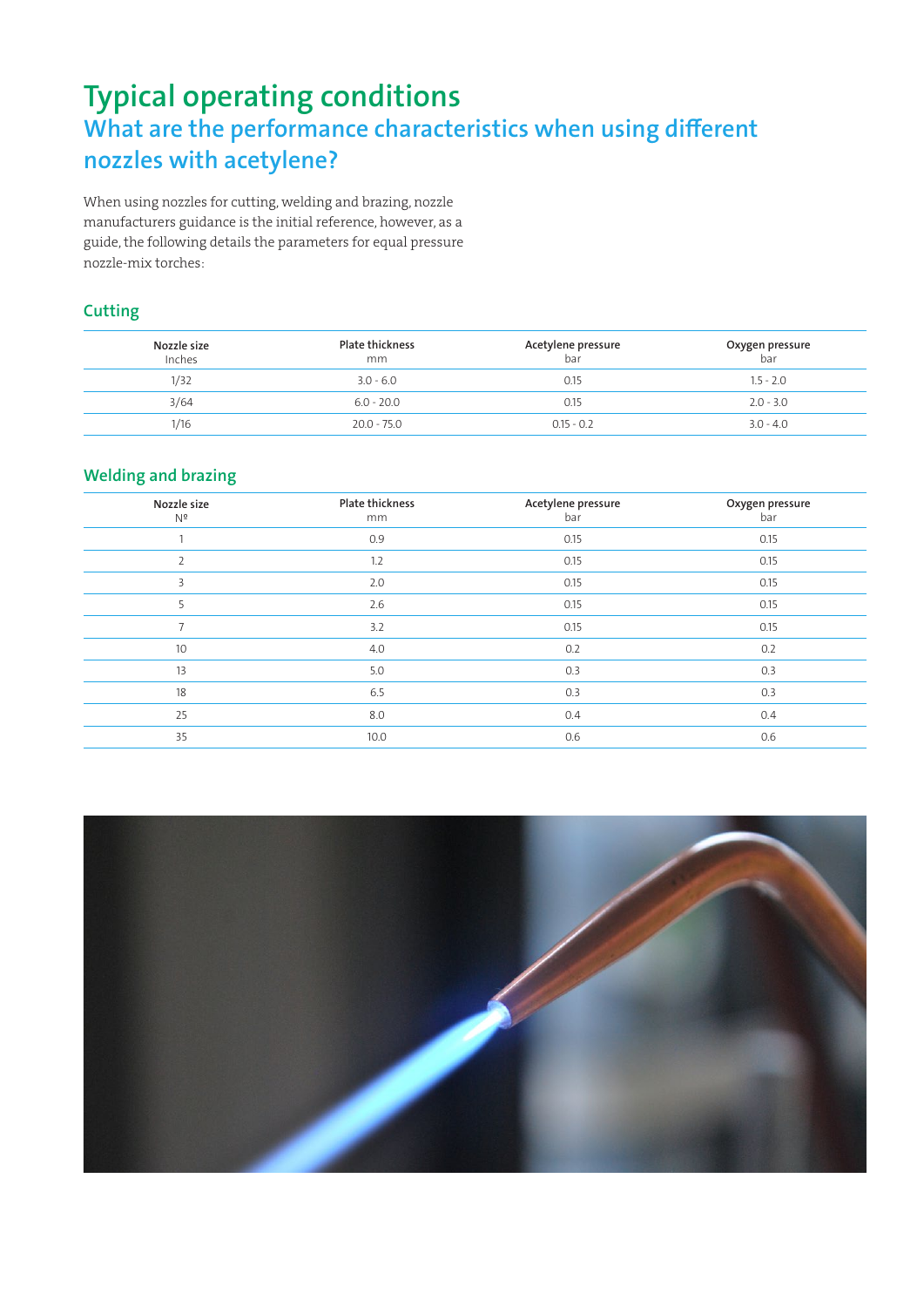## **What do I need to do after transporting an acetylene cylinder?**

If you need to transport an acetylene cylinder horizontally, ensure it is left to stand upright for 24 hours prior to use.

# **Safe use of acetylene What is the maximum withdrawal rate from an acetylene cylinder?**

- Secure cylinders in an upright position during storage, transportation and use.
- Use a suitable trolley when moving cylinders.
- Comply with safety requirements regarding the use of oxygen and acetylene cylinders and associated equipment.
- Wear all required personal protective equipment (PPE).
- If you need to transport an acetylene cylinder horizontally, ensure it is left to stand upright for 24 hours prior to use.
- Use an approved lighting up and shutting down procedure

# **Further references Where can I find additional information relating to set-up and operating practice?**

**x** The Air Products Welders Handbook includes information on the following:

- Assembly and initial set-up
- Purging the system
- Lighting up
- Shutting down
- Quality
- Operating techniques

These handbooks are available directly from Air Products' customer service centre or via your Account Manager.

#### Notes:

- [1] When a cylinder is nearly empty (less than 1 kg) and the pressure drops below 6 bar, there is a relationship between pressure, temperature and acetylene content.
- $[2]$  Based on Nm<sup>3</sup>/1000 @ 15°C

 $\mathcal{L}_{\mathcal{A}}$  , where the contract of the contract of the contract of the contract of the contract of the contract of the contract of the contract of the contract of the contract of the contract of the contract of the co